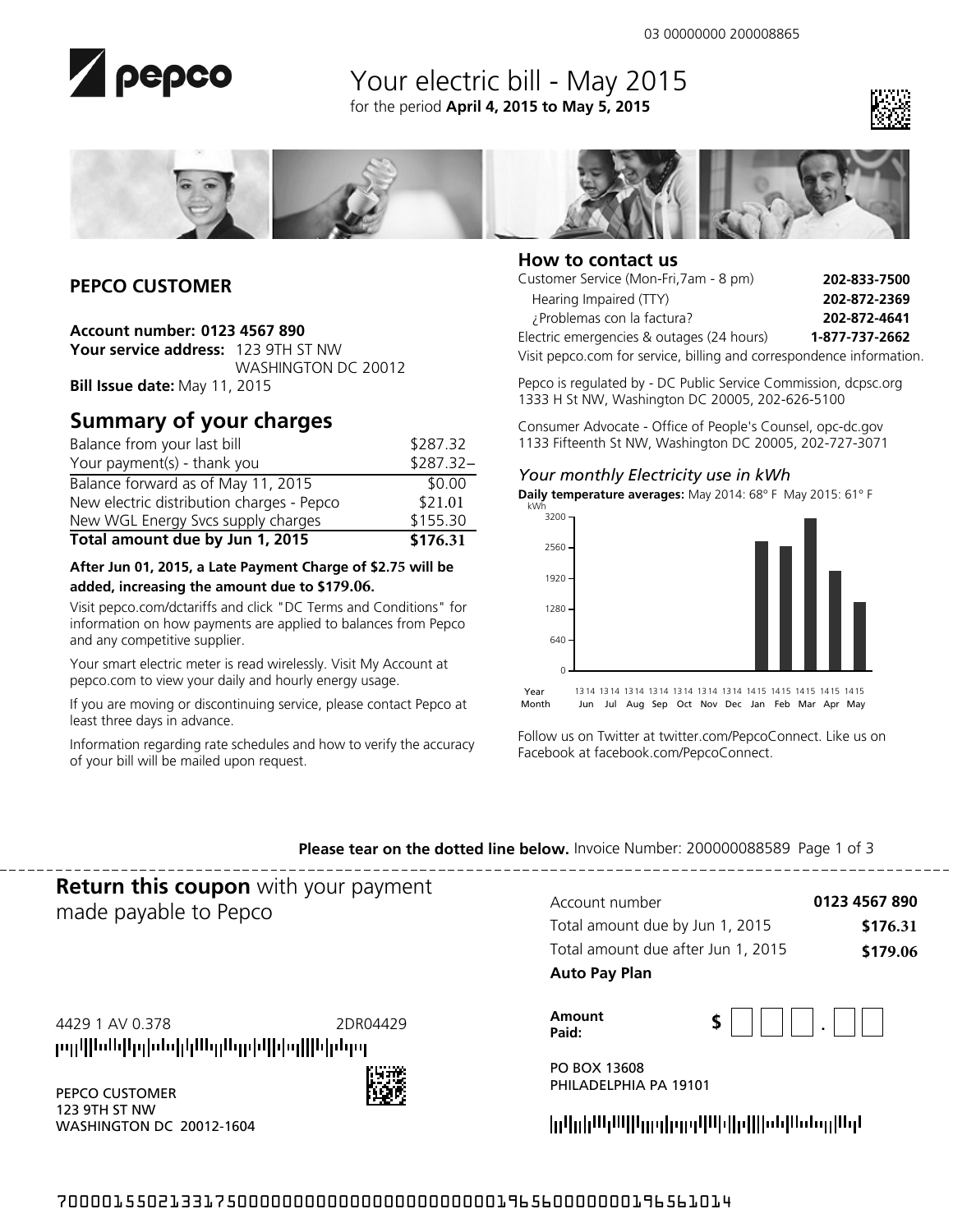### **PEPCO CUSTOMER April 4, 2015 to May 5, 2015 Account number: 0123 4567 890**

## **Details of your Electric Charges**

Residential-R - service number 0012 3456 7890 7001 6762 64 Electricity you used this period

| Meter Number<br><b>Energy Type</b> | Current<br>Reading          | <b>Previous</b><br>Reading  | <b>Difference</b> | <b>Multiplier</b> | Total<br><u>Use</u> |
|------------------------------------|-----------------------------|-----------------------------|-------------------|-------------------|---------------------|
| 1ND344415274<br>Use (kWh)          | Mav 5<br>057043<br>(actual) | Apr 4<br>055628<br>(actual) | 1415              |                   | 1415                |

#### **Your next meter reading is scheduled for June 3, 2015**

**Delivery Charges:** These charges reflect the cost of bringing electricity to you. Current charges for 32 days, **winter rates in effect.** 

| Type of charge                                                    | How we calculate this charge          | Amount(\$) |
|-------------------------------------------------------------------|---------------------------------------|------------|
| Distribution Services:                                            |                                       |            |
| Customer Charge                                                   |                                       | 13.00      |
| Energy Charge                                                     | First 400 kWh X \$0.0038440 per kWh   | 1.54       |
| Energy Charge<br>Residential Aid Discount                         | Last 1015 kWh X \$0.0113740 per kWh   | 11.55      |
| Surcharge                                                         | 1415 kWh X \$0.0002940 per kWh        | 0.42       |
| Administrative Credit                                             | 1415 kWh X \$0.0001855- per kWh       | $0.26 -$   |
| <b>CNM Credit: CREFA</b>                                          | <u>150- kWh X \$0.0809700 per kWh</u> | $12.15 -$  |
| <b>CNM Credit: CREFB</b>                                          | 100- kWh X \$0.0809700 per kWh        | $8.10 -$   |
| <b>Subtotal (Set by DC PSC)</b><br><b>Energy Assistance Trust</b> |                                       | 6.00       |
| Fund                                                              | 1415 kWh X \$0,0000607 per kWh        | 0.09       |
| Sustain Energy Trust Fund<br>Public Space Occupancy               | 1415 kWh X \$0.0015000 per kWh        | 2.12       |
| Surcharge                                                         | 1415 kWh X \$0.0020400 per kWh        | 2.89       |
| Delivery Tax                                                      | 1415 kWh X \$0.0070000 per kWh        | 9.91       |
| Subtotal (Not set by DC PSC)                                      |                                       | 15.01      |
| <b>Total Electric Delivery Charges</b>                            | 21.01                                 |            |

| <b>Electric Distribution</b>                                    |         |
|-----------------------------------------------------------------|---------|
| <b>Summary - Pepco</b><br><b>Balance from your</b><br>last bill | \$60.02 |
| Payment Apr 30                                                  | \$60.02 |
| <b>Total Payments</b>                                           | \$60.02 |
| Electric Charges<br>(Residential-R)                             | \$21.01 |
| New electric charges                                            | \$21.01 |
| <b>Total amount due by</b><br>Jun 1, 2015                       | \$21.01 |

Page 2 of 3

### **Check here to enroll in the Direct Debit plan** Sign and date here

By signing here, you authorize Pepco to electronically deduct the amount of your monthly bill from your checking account each month. The check you send with this signed authorization will be used to set up Direct Debit. You understand that we will notify you each month of the date and amount of the debit, which will be on or after the due date stated on your monthly bill. You understand that to withdraw this authorization you must call Pepco. You understand that Pepco does not charge for this service, but that your bank may have charges for this service.

#### **Customer Service Centers**

Washington DC Maryland

(Mon - Fri) 10:00am - 2:00pm 2300 Martin Luther King Jr Ave SE (Mon - Fri) 9:00am - 5:00pm 8300 Old Marlboro Pk, Forestville (Mon, Wed, Fri) 10:00am - 2:00pm

Any inquiry or complaint about this bill should be made prior to the due date, in order to avoid late charges.

Electronic Check Conversion - When you provide a check as payment, you authorize us either to use information from your check to make a one-time electronic fund transfer from your account or to process the payment as a check transaction. Printed on recyclable paper.